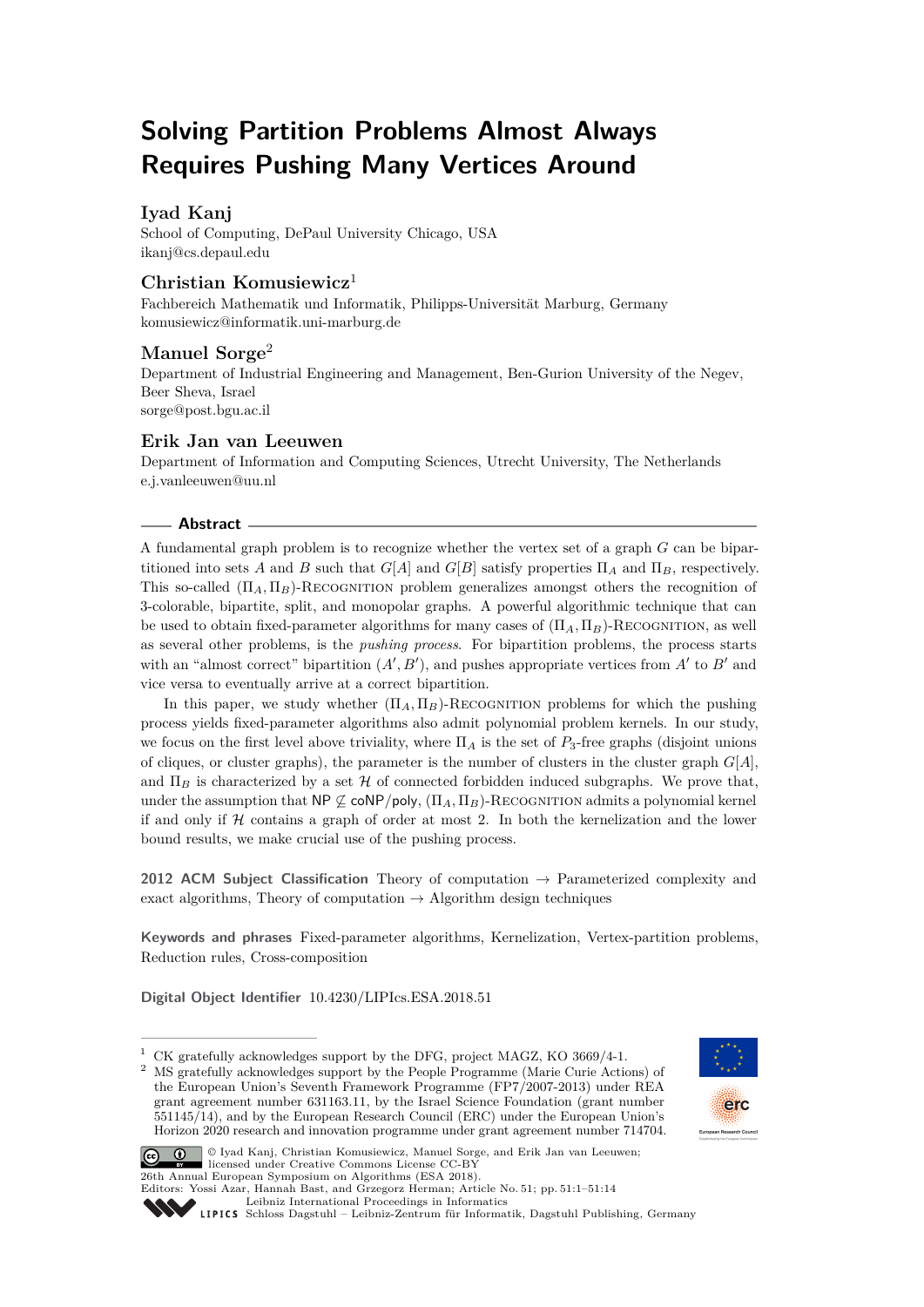### **51:2 Solving Partition Problems Almost Always Requires Pushing Many Vertices Around**

### **1 Introduction**

A graph *G* is a  $(\Pi_A, \Pi_B)$ -graph, for two hereditary graph properties  $\Pi_A, \Pi_B$ , if  $V(G)$  can be partitioned into two sets  $A, B$  such that  $G[A] \in \Pi_A$  and  $G[B] \in \Pi_B$ . We call  $(A, B)$  a  $(\Pi_A, \Pi_B)$ -partition of *G*. The  $(\Pi_A, \Pi_B)$ -RECOGNITION problem is to recognize whether a given graph is a  $(\Pi_A, \Pi_B)$ -graph. This captures a wealth of famous problems, including the recognition of 3-colorable, bipartite, co-bipartite, and split graphs, and  $\Pi$ -VERTEX DELETION, which asks for a partition  $(A, B)$  such that  $G[A] \in \Pi$  and  $G[B]$  has order at most *k* for some given k. In the most interesting (and NP-hard) cases [\[2,](#page-12-0) [13,](#page-12-1) [22\]](#page-13-1),  $\Pi_A$  and  $\Pi_B$  are both characterized by a (not necessarily finite) set of forbidden connected induced subgraphs. In other words,  $\Pi_A$  and  $\Pi_B$  are each closed under the disjoint union of graphs in these cases.

Many such  $(\Pi_A, \Pi_B)$ -RECOGNITION problems were shown fixed-parameter tractable by Kanj *et al.* [\[20\]](#page-13-2), for example when  $\Pi_A$  is the class of graphs that is a disjoint union of *k* cliques, using parameter *k*. The central algorithmic idea that was employed in [\[20\]](#page-13-2) is the *pushing process*. The algorithm empties the input graph, and adds vertices back one by one while maintaining a valid partition. Since adding a vertex might invalidate a previously valid partition, vertices are *pushed* from one part of the partition to the other part in the hope of obtaining a valid partition again. A similar algorithmic idea, known as iterative localization, was used earlier by Heggernes *et al.* [\[19\]](#page-13-3) to show the fixed-parameter tractability of computing the cochromatic number of perfect graphs and the stabbing number of disjoint rectangles with axes-parallel lines (using the standard parameters). Iterative localization was also applied in follow-up work related to the cochromatic number [\[21\]](#page-13-4).

A crucial ingredient in applying the pushing process is to understand the *avalanches* caused by this process. For  $(\Pi_A, \Pi_B)$ -RECOGNITION, an avalanche is triggered when a vertex is pushed to *A*; this may imply that several other vertices must be pushed to *B*, which, in turn, triggers the pushing of yet more vertices to *A*, and so on. Similar effects are visible in the aforementioned cochromatic number and rectangle stabbing number problems. The contribution of the previous works [\[19,](#page-13-3) [20,](#page-13-2) [21\]](#page-13-4) was to bound the depth of this process by some function of the parameter, leading to fixed-parameter algorithms. However, such a bound does not provide an answer to the question of which vertices trigger avalanches and their continued rolling, and whether the number of such vertices can somehow be limited.

This question can be naturally formalized in terms of the kernelization complexity of problems to which the pushing process applies. A kernel reduces the size of the graph and thus directly reduces the number of vertices triggering or being affected by avalanches when an algorithm based on the pushing process is applied to the kernelized instance. In previous work, Kolay *et al.* [\[21\]](#page-13-4) studied the kernelization complexity of computing the cochromatic number of a perfect graph *G*, which is the smallest number  $k = r + \ell$  such that  $V(G)$ can be partitioned into r sets that each induces a clique and  $\ell$  sets that each induces an edgeless graph. This problem has a parameterized algorithm using iterative localization (*i.e.*, a pushing process) [\[19\]](#page-13-3), but Kolay *et al.* [\[21\]](#page-13-4) showed that, unless  $\mathsf{NP} \subseteq \mathsf{coNP/poly}$ , this problem does not admit a polynomial kernel parameterized by  $r + \ell$ . This suggests that, for this problem, one cannot control the number of vertices affected by avalanches. The kernelization complexity of  $(\Pi_A, \Pi_B)$ -RECOGNITION, however, has not been studied so far. Hence, it is open whether avalanches can be controlled to affect few vertices in this case.

**Our Result.** We study the kernelization complexity of  $(\Pi_A, \Pi_B)$ -RECOGNITION through the lens of the pushing process. To this end, we consider the first level above triviality of the problem. When  $\Pi_A$  is characterized by a forbidden induced subgraph of order 2, then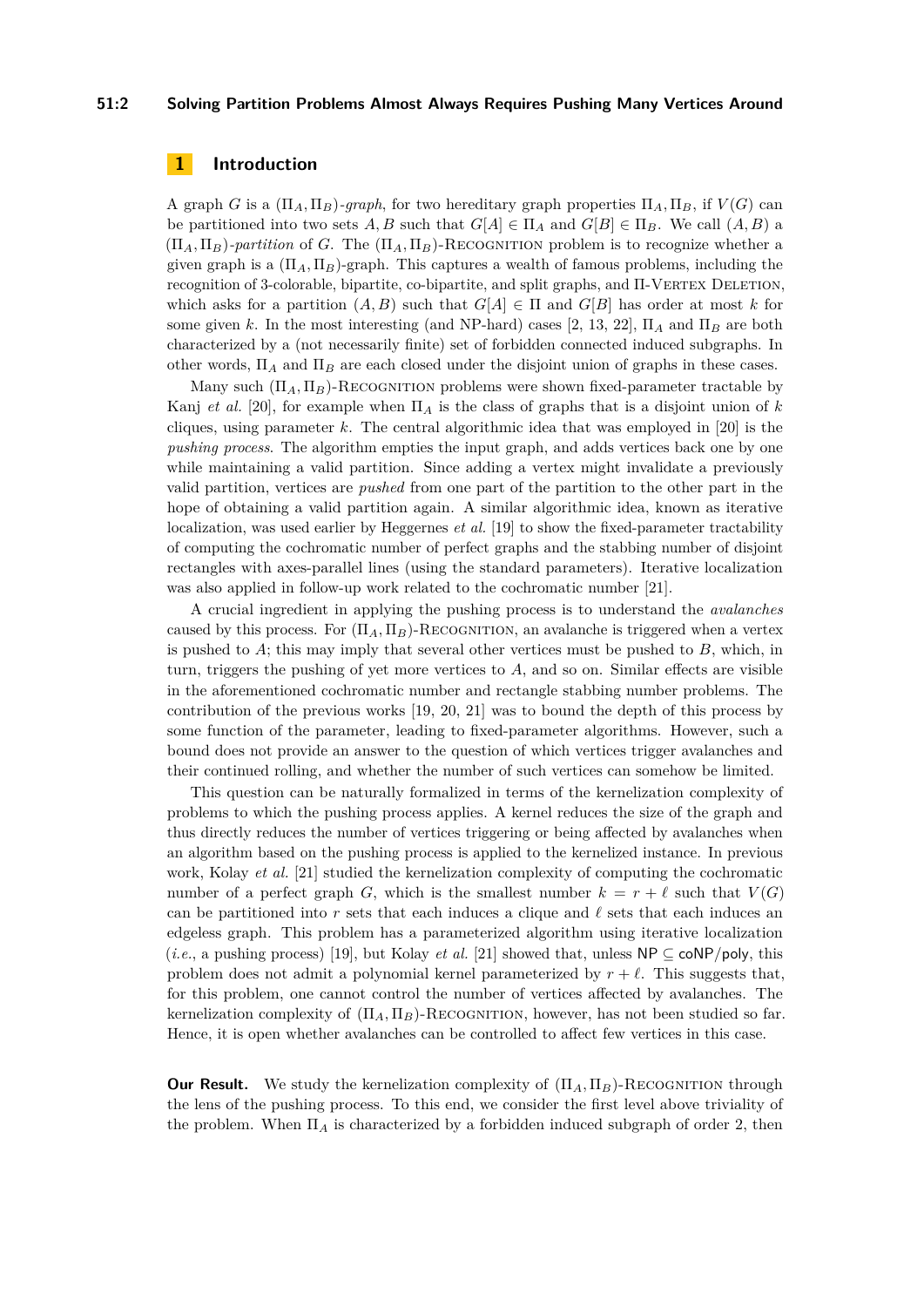$(\Pi_A, \Pi_B)$ -Recognition can be solved in linear time [\[16\]](#page-12-2), and thus we focus on the NP-hard case when the forbidden induced subgraph has order 3 [\[2,](#page-12-0) [13,](#page-12-1) [22\]](#page-13-1). In particular, we let Π*<sup>A</sup>* be the class of so-called *cluster graphs*. These are the graphs that contain no  $P_3$  – the (simple) path on three vertices – as an induced subgraph, or equivalently, graphs that are disjoint unions of complete graphs. This leads to the following problem:

Cluster-Π-Partition **Input:** A graph  $G = (V, E)$ . **Question:** Is there a partition  $(A, B)$  of *V* such that  $G[A]$  is a cluster graph and  $G[B] \in \Pi$ ?

Cluster-Π-Partition generalizes the recognition problem of many graph classes, such as the recognition of *monopolar graphs* [\[6,](#page-12-3) [9,](#page-12-4) [8,](#page-12-5) [23\]](#page-13-5) (Π is the set of edgeless graphs), 2-subcolorable graphs [\[5,](#page-12-6) [15,](#page-12-7) [18,](#page-12-8) [24\]](#page-13-6) ( $\Pi$  is the set of cluster graphs), and several others [\[1,](#page-12-9) [4,](#page-12-10) [7\]](#page-12-11). Unfortunately, CLUSTER-Π-PARTITION is NP-hard in these special cases, and in general when Π is characterized by a set of connected forbidden induced subgraphs [\[2,](#page-12-0) [13,](#page-12-1) [22\]](#page-13-1). Hence, we consider the number  $k$  of clusters in the cluster graph  $G[A]$  as a parameter, and study the pushing process with respect to this parameter.

Our result gives a complete characterization of the kernelization complexity of Cluster-Π-Partition through a deeper understanding of the pushing process. We show that, while for a specific Π the pushing process can be used to witness a small vertex set of size *k O*(1) containing the vertices affected by avalanches, for all other Π, such a set of polynomial size is unlikely to exist. Formally, we show that:

<span id="page-2-0"></span> $\triangleright$  **Theorem 1.1.** Let  $\Pi$  be a graph property characterized by a (not necessarily finite) set  $\mathcal{H}$ *of connected forbidden induced subgraphs. Then unless* NP ⊆ coNP/poly, CLUSTER-Π-Partition *parameterized by the number k of clusters in the cluster graph G*[*A*] *admits a polynomial kernel if and only if* H *contains a graph of order at most* 2*.*

The positive result corresponds to the recognition of monopolar graphs. Indeed, the graph properties with forbidden induced subgraphs of order 2 are "being edgeless" and "being nonedge-less", but the latter is not characterized by connected forbidden induced subgraphs.

The pushing process and a deeper understanding of the avalanches it causes are indeed central to both directions of the above result. In the proof of the positive result, we first perform a set of data reduction rules to identify some vertices that are part of *A* or *B* in *any* partition  $(A, B)$  of  $V(G)$  such that  $G[A]$  is a cluster graph with at most *k* clusters and  $G[B]$ is edgeless. More importantly, these rules restrict the combinatorial properties of the graph induced by the remaining vertices. With these restrictions, it becomes possible to model the avalanches that occur using a bipartite graph. This graph enables two further reduction rules that lead to the polynomial kernel.

For the negative result, we observe that the bipartite graph constructed in the kernel is closely tied to the deterministic behavior of the pushing process for monopolar graphs: when an edge in  $G[B]$  is created by pushing a vertex to  $B$ , the other endpoint of the edge must be pushed to *A* (recall that  $G[B]$  must become edgeless). This limits the avalanches. However, for more complex properties Π*B*, such a simple correspondence no longer exists. In particular, when the forbidden induced subgraphs have order at least 3, pushing a vertex to *B* may create a forbidden induced subgraph in *G*[*B*] that can be repaired in at least two different ways. Then the pushing process starts to behave nondeterministically, and the avalanches grow beyond control. We exploit this intuition to exclude the existence of a polynomial kernel, unless NP ⊆ coNP*/*poly, by providing a cross-composition.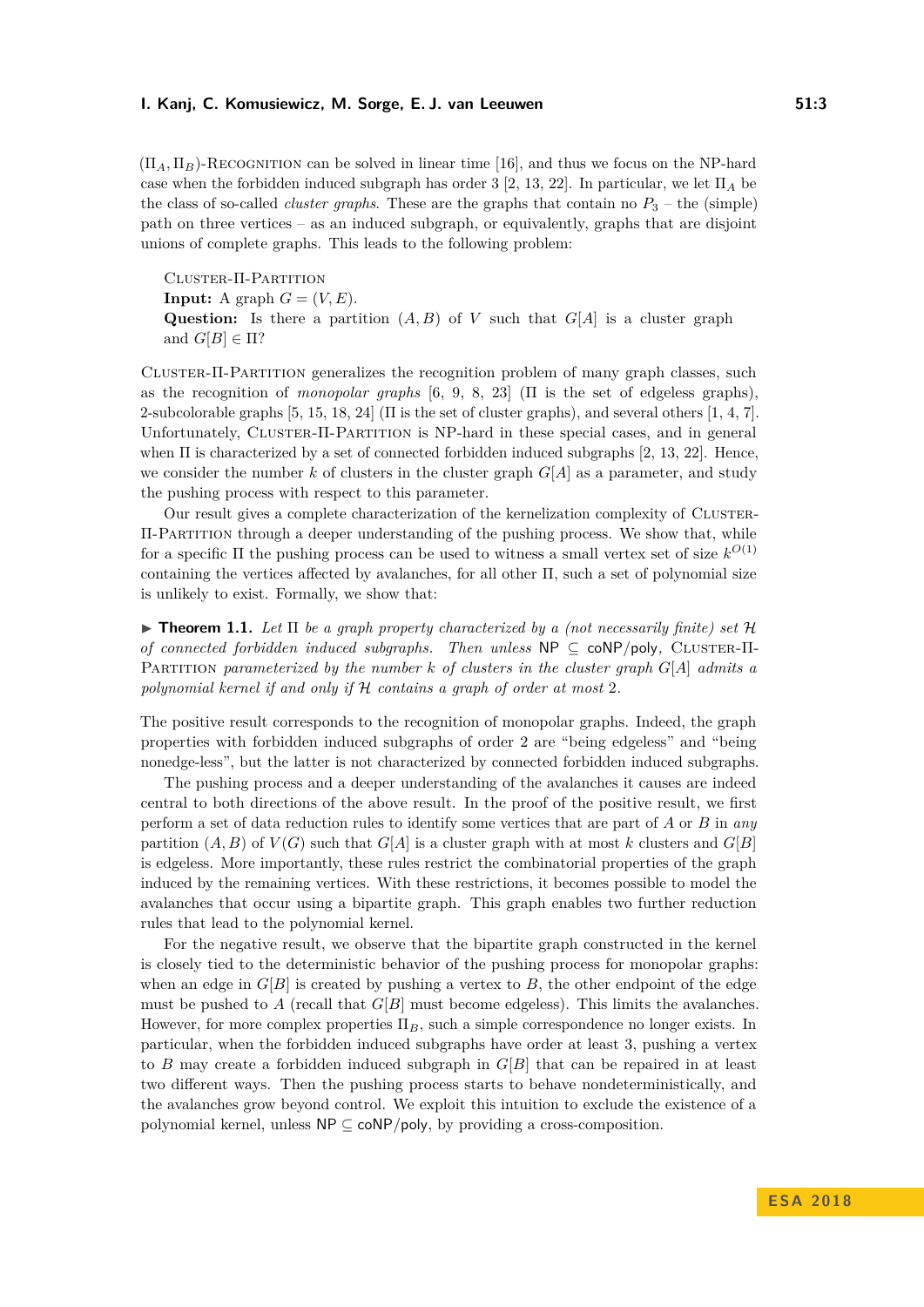### **51:4 Solving Partition Problems Almost Always Requires Pushing Many Vertices Around**

**Other Parameterizations.** One might consider two other parameters: the size of a largest cluster in  $G[A]$  and the size of one of the sides. The size of a largest cluster in  $G[A]$  will not lead to tractability, as CLUSTER- $\Pi$ -PARTITION is NP-hard on subcubic graphs, even when  $\Pi$ is the set of edgeless graphs [\[23\]](#page-13-5). Thus, we consider the number *k* of vertices in the graph  $G[B]$ , even for the broader  $(\Pi_A, \Pi_B)$ -RECOGNITION problem, observing a general result:

**Theorem 1.2.** ( $\spadesuit$ )<sup>[3](#page-3-0)</sup> ( $\Pi_A$ ,  $\Pi_B$ )-RECOGNITION *has a kernel of size*  $\mathcal{O}(k^d)$  *parameterized by k, the maximum size of B, when* Π*<sup>A</sup> can be characterized by a collection* H *of forbidden induced subgraphs, each of size at most d, and*  $\Pi_B$  *is hereditary.* 

We obtain the following better bound in terms of the number of vertices for CLUSTER- $\Pi_{\Delta}$ -PARTITION, the restriction of CLUSTER-II-PARTITION to the case when all graphs containing a vertex of degree at least ∆ + 1 are forbidden induced subgraphs of Π.

**► Theorem 1.3.** (◆) CLUSTER- $\Pi_{\Delta}$ -PARTITION *parameterized by k, the maximum size of B, has an*  $\mathcal{O}((\Delta^2 + 1) \cdot k^2)$ -vertex kernel.

**Preliminaries.** We follow standard graph-theoretic notation [\[11\]](#page-12-12). For  $\ell \in \mathbb{N}$ , we use  $[\ell]$  to denote  $\{1, 2, \ldots, \ell\}$ . Let  $v \in V(G)$  and  $X, Y \subseteq V(G)$ . We say *v* is *adjacent to X* if *v* is adjacent to at least one vertex in *X*. We say *X is adjacent to Y* if there exists  $x \in X$  that is adjacent to *Y*. We say a partition  $(A, B)$  of  $V(G)$  is a *cluster-II partition* if (1)  $G[A]$ is a cluster graph and (2)  $G[B] \in \Pi$ . A *monopolar partition* of a graph *G* is a partition of  $V(G)$  into a cluster graph and an independent set. MONOPOLAR RECOGNITION asks, given a graph *G* and an integer  $k$ , whether *G* admits a monopolar partition  $(A, B)$  such that the number of clusters in the cluster graph  $G[A]$  is at most k. For an instance  $(G, k)$  of Monopolar Recognition, a monopolar partition of *G* is *valid* if the number of clusters in the cluster graph of the partition is at most *k*. For relevant definitions of parameterized complexity, e.g. polynomial problem kernels, see [\[12,](#page-12-13) [10\]](#page-12-14). Let *Q* be a language and  $(P, \kappa)$ a parameterized problem, *i.e.*, *P* is a language and  $\kappa$ :  $\Sigma^* \to \mathbb{N}$  a parameterization. An *or-cross-composition* from *Q* into  $(P, \kappa)$  is a polynomial-time algorithm that, given *t* instances  $q_1, \ldots, q_t \in \Sigma^*$  of *Q*, computes an instance  $r \in \Sigma^*$  such that  $\kappa(r) \leq \text{poly}(\log t + \max_{i=1}^t |q_i|)$ , and  $r \in P$  if and only if  $q_i \in Q$  for some  $i \in [t]$ . If there is an or-cross-composition from an NP-hard language into  $(P, \kappa)$ , then there is no polynomial-size problem kernel for  $(P, \kappa)$ unless  $NP \subseteq coNP/poly$  [\[17,](#page-12-15) [3\]](#page-12-16).

# **2 A Polynomial Kernel for Monopolar Recognition Parameterized by the Number of Clusters**

The outline of the kernelization algorithm is as follows. First, we compute a decomposition of the input graph into sets of vertex-disjoint maximal cliques which we call a *clique decomposition*. This decomposition is used and updated throughout the data-reduction procedure. We also maintain sets of vertices that are determined to belong to *A* or *B*. We first apply a sequence of reduction rules whose aim is roughly to bound the number of cliques and the number of edges between the cliques in the decomposition, and to restrict the structure of edges between cliques. Then, we build an auxiliary graph to model how the placement of a vertex in *A* or *B* implies an avalanche of placements of vertices in *A* and *B*. If this avalanche creates too many clusters in *A*, then this determines the placement of certain

<span id="page-3-0"></span><sup>&</sup>lt;sup>3</sup> Due to lack of space, proofs of statements marked with  $(\spadesuit)$  are omitted.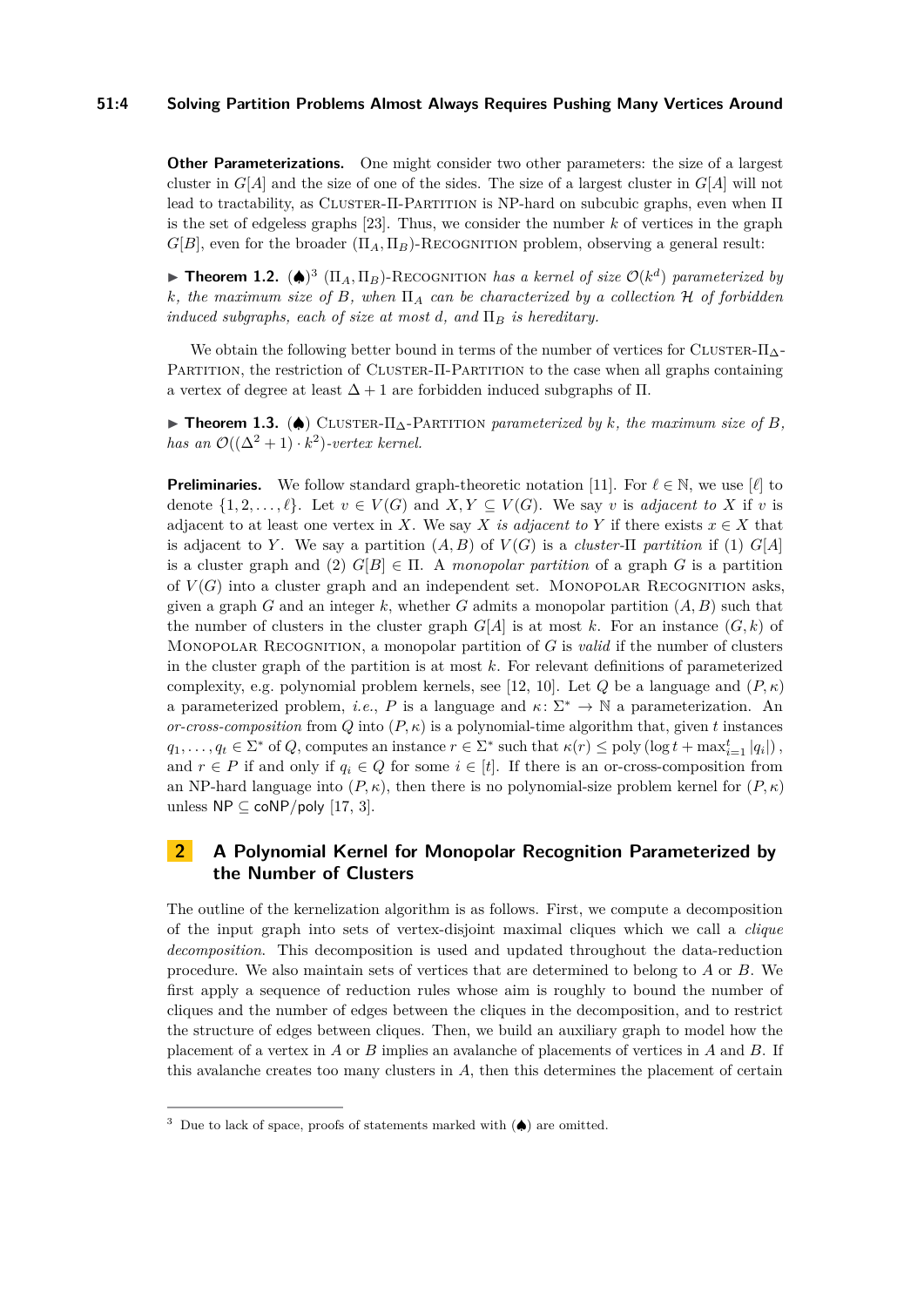vertices in *A* or *B*, and triggers another reduction rule. If this reduction rule does not apply anymore, then the size of the auxiliary graph is bounded, which in turn, helps bounding the size of the instance.

**Clique Decompositions.** Say that a clique *C* is a *large clique* if  $|C| \geq 3$ , an *edge clique* if  $|C| = 2$  (*i.e.*, *C* is an edge), and a *vertex clique* if  $|C| = 1$  (*i.e.*, *C* consists of a single vertex). Let  $(G, k)$  be an instance of MONOPOLAR RECOGNITION. Suppose that  $A_{true} \subseteq V(G)$  and  $B_{\text{true}} \subseteq V(G)$  are subsets of vertices that have been determined to be in *A* and *B*, respectively, in any valid monopolar partition of  $(G, k)$ . We define a decomposition  $(C_1, \ldots, C_r)$  of  $V(G) \setminus (A_{true} \cup B_{true}),$  referred to as a *nice clique decomposition*, that partitions this set into vertex-disjoint cliques  $C_1, \ldots, C_r, r \geq 1$ , such that the tuple  $(C_1, \ldots, C_r)$  satisfies the following properties:

- (i) In the decomposition tuple  $(C_1, \ldots, C_r)$ , the large cliques appear before the edge cliques, and the edge cliques, in turn, appear before the vertex cliques; that is, for each large clique  $C_i$  and for each edge or vertex clique  $C_j$  we have  $i < j$ , and for each edge clique  $C_i$  and for each vertex clique  $C_j$  we have  $i < j$ .
- (ii) Each clique  $C_i$ ,  $i \in [r-1]$ , is maximal in  $\bigcup_{j=i}^r C_j$ ; that is, there does not exist a vertex  $v \in \bigcup_{j=i+1}^{r} C_j$  such that  $C_i \cup \{v\}$  is a clique.
- **(iii)** The subgraph of *G* induced by the union of the edge cliques and vertex cliques does not contain any large clique.

The following fact is implied by property (ii) above:

- <span id="page-4-0"></span>▶ Fact 2.1. The vertex cliques in a nice clique decomposition form an independent set in G.
- **► Lemma 2.2.** (▲) *A nice clique decomposition of G can be computed in*  $\mathcal{O}(nm)$  *time.*

Let  $(G, k)$  be an instance of MONOPOLAR RECOGNITION. We initialize  $A_{true} = B_{true} = \emptyset$ ,  $V' = V(G) \setminus (A_{\text{true}} \cup B_{\text{true}})$ , and we compute a nice clique decomposition  $(C_1, \ldots, C_r)$  of *V*'. We will then apply reduction rules to simplify the instance  $(G, k)$ . During this process, we may identify vertices in  $V'$  to be added to  $A_{\text{true}}$  or  $B_{\text{true}}$ . At any point in the process, we will maintain a partition  $(A_{\text{true}}, B_{\text{true}}, C_1, \ldots, C_r)$  of  $V(G)$  such that (1)  $A_{\text{true}} \subseteq A$  and  $B_{\text{true}} \subseteq B$ for any valid monopolar partition  $(A, B)$  of  $V(G)$ , and  $(2)$   $(C_1, \ldots, C_r)$  is a nice clique decomposition of  $V' = V(G) \setminus (A_{\text{true}} \cup B_{\text{true}})$ ; we call such a partition  $(A_{\text{true}}, B_{\text{true}}, C_1, \ldots, C_r)$ a *normalized partition* of  $V(G)$ .

**Basic Reduction Rules.** We now describe our basic set of reduction rules. After the application of a reduction rule, a normalized partition may change as the result of moving vertices from  $\bigcup_{i=1}^r C_i$  to  $A_{\text{true}} \cup B_{\text{true}}$ , and we will need to compute a nice clique decomposition of the resulting (new) set  $V(G) \setminus (A_{\text{true}} \cup B_{\text{true}})$ . However, a vertex that has been moved to  $A_{\text{true}}$  (resp.  $B_{\text{true}}$ ) will remain in  $A_{\text{true}}$  (resp.  $B_{\text{true}}$ ). When a reduction rule is applied, we assume that no reduction rule preceding it is applicable. The following rule is straightforward:

<span id="page-4-1"></span> $\blacktriangleright$  **Reduction Rule 2.3.** *Let* ( $A_{true}, B_{true}, C_1, \ldots, C_r$ ) *be a normalized partition of*  $V(G)$ *. If A*true *is not a cluster graph with at most k clusters, or B*true *is not an independent set, then reject the instance*  $(G, k)$ *.* 

The following rule is correct because, for every monopolar partition  $(A, B)$  of *G*,  $B_{true} \subseteq B$ and *B* is an independent set.

 $\blacktriangleright$  **Reduction Rule 2.4.** *Let*  $(A_{true}, B_{true}, C_1, \ldots, C_r)$  *be a normalized partition of*  $V(G)$ *. If there is a vertex*  $v \in V(G) \setminus (A_{\text{true}} \cup B_{\text{true}})$  *that is adjacent to*  $B_{\text{true}}$  *then set*  $A_{\text{true}} = A_{\text{true}} \cup \{v\}$ *.*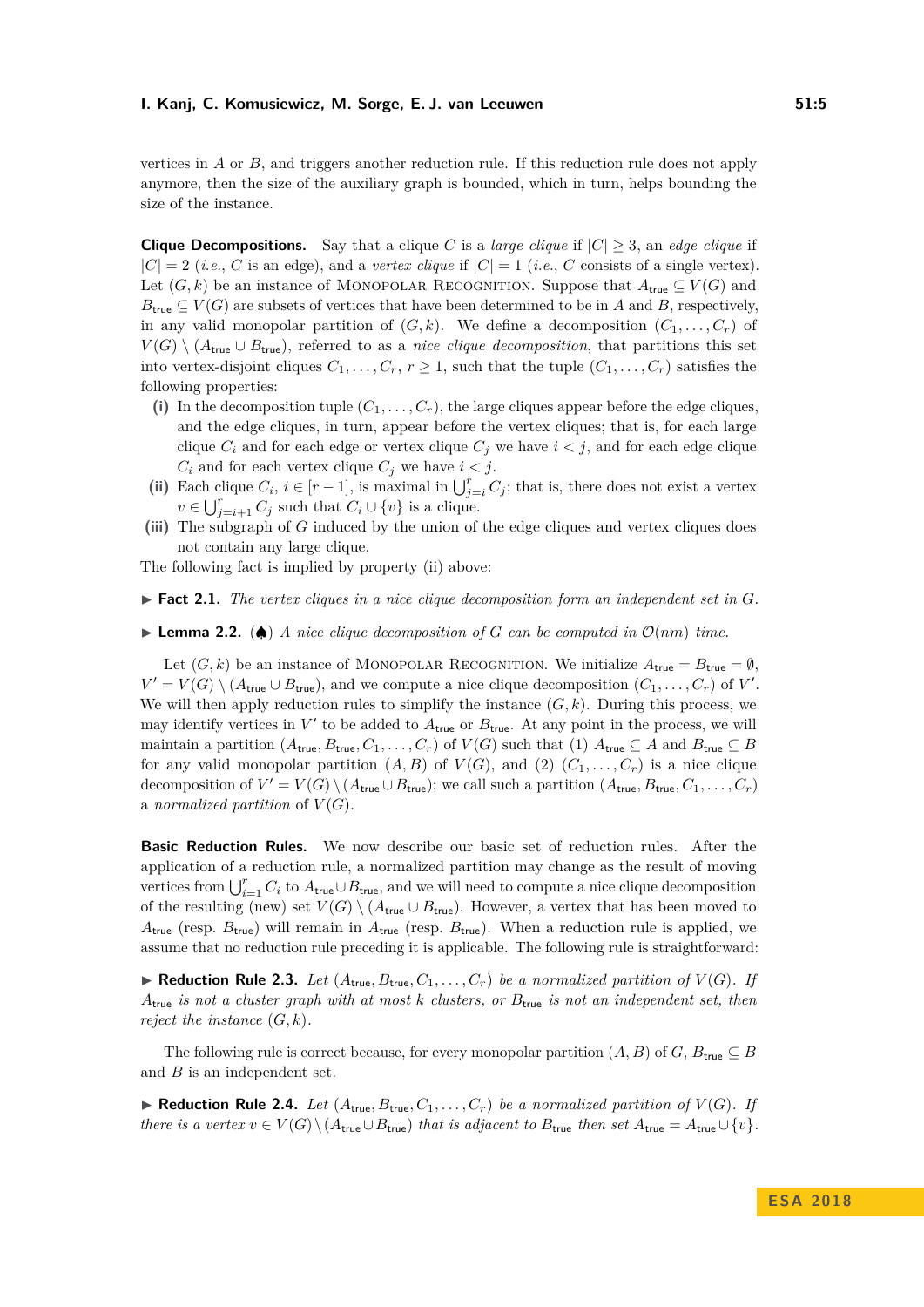The following rule is correct, since  $A_{true} \subseteq A$  for every monopolar partition  $(A, B)$  of *G*:

 $\blacktriangleright$  **Reduction Rule 2.5.** *Let*  $(A_{true}, B_{true}, C_1, \ldots, C_r)$  *be a normalized partition of*  $V(G)$ *. If there is a vertex*  $v \in V(G) \setminus (A_{true} \cup B_{true})$  *that is either* (1) adjacent to two clusters in *A*true*, or (2) adjacent to a cluster C in A*true *but not to all the vertices in C, then set*  $B_{\text{true}} = B_{\text{true}} \cup \{v\}.$ 

The proof of the following reduction rule is straightforward, after recalling that the vertex cliques induce an independent set in *G* (Fact [2.1\)](#page-4-0), and observing that no two vertices of an independent set can belong to the same cluster in a cluster graph:

<span id="page-5-1"></span> $\blacktriangleright$  **Reduction Rule 2.6.** *Let*  $(A_{true}, B_{true}, C_1, \ldots, C_r)$  *be a normalized partition of*  $V(G)$ *. If there is a vertex*  $v \in V(G) \setminus (A_{true} \cup B_{true})$  *with more than k neighbors that are vertex cliques, then set*  $A_{\text{true}} = A_{\text{true}} \cup \{v\}.$ 

The next two reduction rules restrict the number and type of edges incident to large cliques.

<span id="page-5-2"></span> $\blacktriangleright$  **Reduction Rule 2.7.** Let  $(A_{true}, B_{true}, C_1, \ldots, C_r)$  be a normalized partition of  $V(G)$ . If *there exists a vertex*  $v \in V(G) \setminus (A_{\text{true}} \cup B_{\text{true}})$  *and a large clique*  $C_i$  *such that*  $1 < |N(v) \cap C_i| \le$  $|C_i| - 1$ *, then set*  $A_{\text{true}} = A_{\text{true}} \cup (N(v) \cap C_i)$ *.* 

**Proof.** Since  $1 < |N(v) \cap C_i| \leq |C_i| - 1$ , *v* has at least two neighbors  $u, w \in C_i$  and at least one nonneighbor  $x \in C_i$ . If a vertex  $z \in N(v) \cap C_i$  is in *B*, for any valid monopolar partition  $(A, B)$  of  $V(G)$ , then since *B* is an independent set, it follows that  $C_i - \{z\} \subseteq A$ . In particular, *v* is in *A*, at least one of *u, w*, say *u*, is in *A*, and *x* is in *A*. But this implies that  $(v, u, x)$  forms an induced  $P_3$  in A, contradicting that A is a cluster graph.

<span id="page-5-4"></span>▶ **Reduction Rule 2.8.** (♦) Let  $(A_{true}, B_{true}, C_1, \ldots, C_r)$  be a normalized partition of  $V(G)$ , *and let*  $C_i$ ,  $C_j$ ,  $i < j$ , be two cliques such that  $C_i$  is a large clique and  $C_j$  is either a large *clique or an edge clique. If there are at least two edges between*  $C_i$  and  $C_j$  then one of the *following reductions, considered in the listed order, is applicable:*

**Case (1)** There are two edges  $uu'$  and  $vv'$ , where  $u, v \in C_i$  and  $u', v' \in C_j$ , such that  $u \neq v$ *and*  $u' \neq v'$ . Let  $w \in C_i$  be such that  $w \notin \{u, v\}$  (note that w exists because  $|C_i|$  ≥ 3). Set  $A$ <sub>true</sub> =  $A$ <sub>true</sub> ∪  $\{w\}$ *.* 

**Case (2)**  $N(C_i) \cap C_i = \{v\}$ . Set  $B_{true} = B_{true} \cup \{v\}$ .

We can now bound the number of large cliques and edge cliques in yes-instances.

<span id="page-5-3"></span>I **Reduction Rule 2.9.** (♠) *Let* (*G, k*) *be an instance of* Monopolar Recognition*, and let*  $(A_{true}, B_{true}, C_1, \ldots, C_r)$  *be a normalized partition of*  $V(G)$ *. If in*  $(C_1, \ldots, C_r)$  *either the number of large cliques is more than k, or the number of large cliques plus the number of edge cliques is more than*  $2k$ *, then reject the instance*  $(G, k)$ *.* 

▶ **Reduction Rule 2.10.** (♦) Let  $(A_{true}, B_{true}, C_1, \ldots, C_r)$  be a normalized partition of  $V(G)$ , *let C be a cluster in*  $A_{true}$ *, and let*  $C_i$ *,*  $i \in [r]$ *, be a large clique. If*  $v \in C_i$  *is such that: (1) v is the only vertex in*  $C_i$  *that is adjacent to*  $C$ *, or*  $(2)$   $\nu$  *is the only vertex in*  $C_i$  *that is not adjacent to C, then set*  $B_{true} = B_{true} \cup \{v\}$ *.* 

<span id="page-5-0"></span>**► Reduction Rule 2.11.** (◆) *Let*  $(G, k)$  *be an instance of* MONOPOLAR RECOGNITION, and let  $(A_{true}, B_{true}, C_1, \ldots, C_r)$  *be a normalized partition of*  $V(G)$ *. If either (1)*  $B_{true}$  *contains more than*  $k + 1$  *vertices or (2) there exists a cluster in*  $A_{true}$  *that is not a singleton, then reduce the instance*  $(G, k)$  *to an instance*  $(G', k)$  *with*  $G'$  *constructed as follows. Let*  $V(G') = V_1 \cup V_2 \cup V_3$ *, where*  $V_1 = \{u_C \mid C \text{ is a cluster in } A_{\text{true}}\}, V_2 = \{v_1, \ldots, v_{k+1}\},$  and *V*<sub>3</sub> = *C*<sub>1</sub> ∪ · · · ∪ *C<sub>r</sub>*; and  $E(G') = \{vu_C \mid v \in V_2 \land u_C \in V_1\}$  ∪  $\{vu_C \mid v \in V_3 \land u_C \in V_1\}$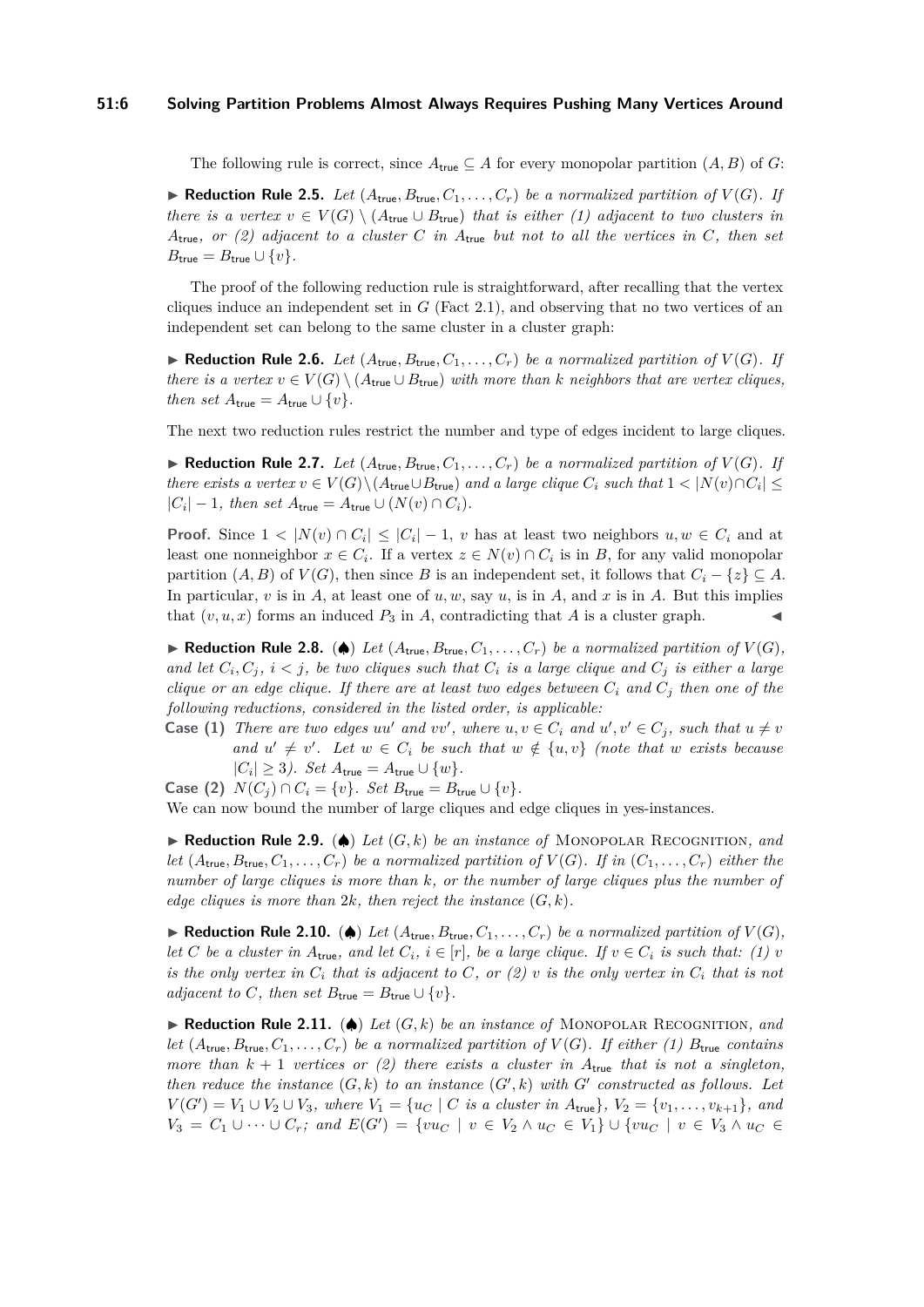$V_1 \wedge v$  *is adjacent to C*}. That *is, G*<sup>*i*</sup> *is constructed from G by introducing*  $k+1$  *new vertices, replacing each cluster C in*  $A_{true}$  *(if any) by a single vertex*  $u_C$  *whose neighborhood is the neighborhood of*  $C$  *in*  $C_1, \ldots, C_r$  *plus the*  $k+1$  *new vertices, and keeping*  $C_1, \ldots, C_r$  *the same.* 

If Reduction Rule [2.11](#page-5-0) is applied, then after its application, we set  $A_{true}$  to  $V_1$  and  $B_{true}$ to  $\{v_1, \ldots, v_{k+1}\}.$  Note that in any valid monopolar partition  $(A, B)$  of the graph resulting from the application of Reduction Rule [2.11,](#page-5-0) each vertex in  $V_1$  must be in  $A$ , being adjacent to the  $k+1$  independent set vertices  $v_1, \ldots, v_{k+1}$ , whereas the vertices  $v_1, \ldots, v_{k+1}$  can be safely assumed to be in *B* since their only neighbors are in  $V_1 \subseteq A$ .

**Modeling the Pushing Process by a Bipartite Graph.** We now have bounded the number of large and edge cliques, and the size of *A*true and *B*true. It remains to bound the size of the large cliques and the number of vertex cliques. The challenge here is that we need to identify vertices such that putting them in *A* or *B* will eventually, after a series of pushes, lead either to the creation of too many clusters in *A*, or to the addition of two adjacent vertices in *B*. To model the avalanche of pushes to *A* or *B*, we introduce the following auxiliary graph.

 $\blacktriangleright$  **Definition 2.12.** For a normalized partition  $(A_{true}, B_{true}, C_1, \ldots, C_r)$  of  $V(G)$ , we define the auxiliary bipartite graph  $\Lambda$  as follows. The vertex set of  $\Lambda$  is  $V(\Lambda) = V_C \cup V_I$ , where  $V_C$  is the set of all vertices in the large cliques in  $C_1, \ldots, C_r$ , and  $V_I$  is the set of all vertices in the vertex cliques in  $C_1, \ldots, C_r$ . The edge set of  $\Lambda$  is  $E(\Lambda) = \{uv \in E(G) \mid u \in V_C \text{ and } v \in V_I\};$ that is,  $E(\Lambda)$  consists of precisely the edges in  $E(G)$  that are between  $V_C$  and  $V_I$ .

Recall that  $V_I$  is an independent set in *G* by Fact [2.1.](#page-4-0) For a vertex  $v \in V(\Lambda)$ , we write *N*<sub>Λ</sub>(*v*) for the set of neighbors of *v* in Λ. We have the following lemma:

<span id="page-6-1"></span> $\blacktriangleright$  **Lemma 2.13.** Let  $(A_{true}, B_{true}, C_1, \ldots, C_r)$  be a normalized partition of  $V(G)$  and consider *the graph*  $\Lambda = (V(\Lambda), E(\Lambda))$ *. Then the maximum degree of*  $\Lambda$ *,*  $\Delta(\Lambda)$ *, is at most k.* 

**Proof.** For every vertex  $v \in V_C$ , we have  $|N_\Lambda(v)| \leq k$  because Reduction Rule [2.6](#page-5-1) is inapplicable. By property (ii) of a nice decomposition and the inapplicability of Reduction Rule [2.7,](#page-5-2) every vertex clique that is adjacent to a large clique *C* is adjacent to exactly one vertex in *C*. Since by Reduction Rule [2.9](#page-5-3) the number of large cliques is at most *k*, every vertex in  $V_I$ , which is a vertex clique by definition of  $V_I$ , has at most  $k$  neighbors in  $V_C$ . Therefore, for every vertex  $v \in V_I$ , we have  $|N_\Lambda(v)| \leq k$ .

For two vertices  $u, v \in V(\Lambda)$ , write  $dist_\Lambda(u, v)$  for the length of a shortest path between *u* and *v* in Λ. For a vertex  $v \in V(\Lambda)$  and  $i \in \{0, ..., n\}$ , define  $N^i(v) = \{u \in V(\Lambda) \mid$  $dist_\Lambda(u, v) = i$ . Write  $\bar{0}_n$  (resp.  $\bar{1}_n$ ) for the set of even (resp. odd) integers in  $\{0, \ldots, n\}$ .

<span id="page-6-0"></span>**Lemma 2.14.** *Let*  $(A_{true}, B_{true}, C_1, \ldots, C_r)$  *be a normalized partition of*  $V(G)$ *, let*  $\Lambda$  =  $(V(\Lambda), E(\Lambda))$  *be the associated auxiliary graph, and let*  $(A, B)$  *be any valid monopolar partition of G.*

(i) *For each*  $v \in V_C$ *: If*  $v \in B$  *then*  $N_\Lambda(v) \subseteq A$ *.* 

(ii) *For each*  $v \in V_I$ *: If*  $v \in A$  *then*  $N_\Lambda(v) \subseteq B$ *.* 

(iii) For each  $v \in V_C$ : If  $v \in B$  then  $N^i_\Lambda(v) \subseteq B$  for  $i \in \overline{0}_n$ , and  $N^i_\Lambda(v) \subseteq A$  for  $i \in \overline{1}_n$ .

(iv) For each  $v \in V_I$ : If  $v \in A$  then  $N^i_\Lambda(v) \subseteq A$  for  $i \in \overline{0}_n$ , and  $N^i_\Lambda(v) \subseteq B$  for  $i \in \overline{1}_n$ .

**Proof.** (i): This trivially follows because *B* is an independent set.

(ii): Suppose that  $v \in V_I$  is in A, and let  $u \in N_\Lambda(v)$ . Then  $u \in V_C$  because  $\Lambda$  is bipartite, and hence, by definition, *u* belongs to a large clique  $C_i$  for some  $i \in [r]$ . Suppose, to get a contradiction, that  $u \in A$ . Since  $C_i$  is a large clique, and hence  $|C_i| \geq 3$ , there exists a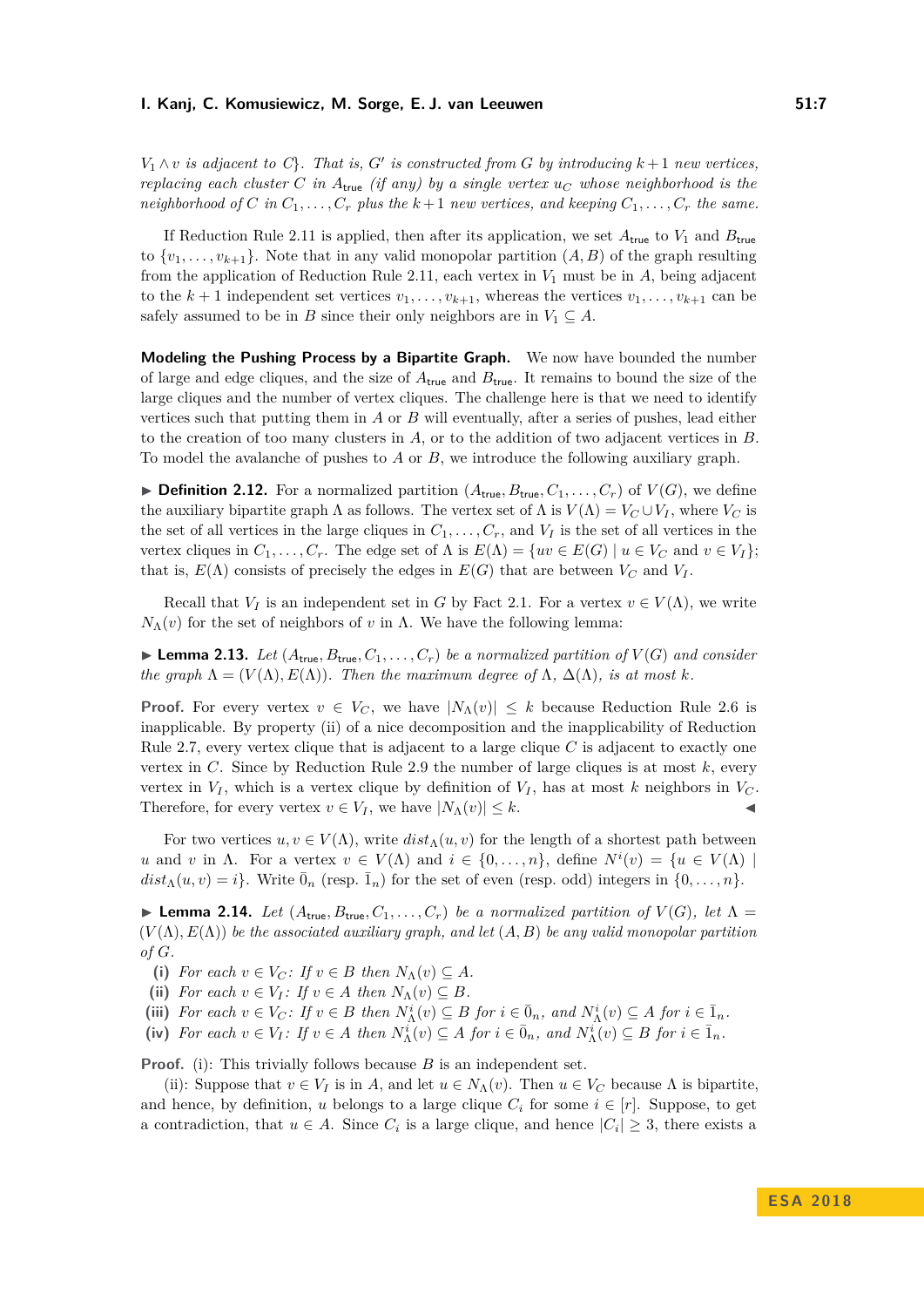vertex  $w \neq u$  in  $C_i$  such that  $w \in A$ . By property (ii) of the nice decomposition  $(C_1, \ldots, C_r)$ and the inapplicability of Reduction Rule [2.7,](#page-5-2)  $\{v, w\} \notin E(G)$ . But this implies that  $(v, u, w)$ is an induced  $P_3$  in *A*, contradicting that *A* is a cluster graph. It follows that  $N_\Lambda(v) \subseteq B$ .

(iii): This follows by repeated alternating applications of (i) and (ii) above.

(iv): This follows by repeated alternating applications of (ii) and (i) above.

<span id="page-7-2"></span>▶ **Reduction Rule 2.15.** (♦) Let  $(A_{true}, B_{true}, C_1, \ldots, C_r)$  be a normalized partition of  $V(G)$ , *and let*  $\Lambda = (V(\Lambda), E(\Lambda))$  *be the associated auxiliary graph.* 

- (i) For any vertex  $v \in V_C$ : If either  $\bigcup_{i \in \bar{0}_n} N^i_{\Lambda}(v)$  contains two adjacent (in *G*) vertices or  $|\bigcup_{i \in \bar{1}_n} N_{\Lambda}^i(v)| > k$ , then set  $A_{\text{true}} = A_{\text{true}} \cup \{v\}.$
- (ii) For any vertex  $v \in V_I$ : If either  $|\bigcup_{i \in \bar{0}_n} N^i_\Lambda(v)| > k$  or  $\bigcup_{i \in \bar{1}_n} N^i_\Lambda(v)$  contains two *adjacent (in G) vertices, then set*  $B_{\text{true}} = B_{\text{true}} \cup \{v\}.$

**Proof.** (i) Let  $v \in V_C$ , and suppose that either  $\bigcup_{i \in \bar{0}_n} N^i_{\Lambda}(v)$  contains two adjacent vertices or  $|\bigcup_{i\in\bar{I}_n} N^i_{\Lambda}(v)| > k$ . If  $v \in B$  for any valid partition  $(A, B)$  of *G*, then by part (iii) of Lemma [2.14,](#page-6-0) it would follow that  $\bigcup_{i \in \bar{0}_n} N^i_{\Lambda}(v) \subseteq B$  and  $\bigcup_{i \in \bar{1}_n} N^i_{\Lambda}(v) \subseteq A$ . In either case this contradicts that  $(A, B)$  is valid partition of *G*: If  $\bigcup_{i \in \bar{0}_n} N^i_{\Lambda}(v)$  contains two adjacent vertices, then *B* is not an independent set, and if  $|\bigcup_{i\in\bar{1}_n} N^i(\overline{v})| > k$  then *A* contains more than *k* clusters since  $\bigcup_{i \in \bar{1}_n} N^i_{\Lambda}(v)$  induces an independent set in *G*.

(ii) The proof follows along the same lines as the proof of  $(i)$  ( $\spadesuit$ ).

<span id="page-7-0"></span>**Definition 2.16.** Let  $(A_{true}, B_{true}, C_1, \ldots, C_r)$  be a normalized partition of  $V(G)$ , and let  $\Lambda = (V(\Lambda), E(\Lambda))$  be the associated auxiliary graph. From each large clique  $C_i$ ,  $i \in [r]$ , fix three vertices  $u_i, v_i, w_i$ ; define  $V_{\text{fixed}} = \{u_i, v_i, w_i \mid C_i \text{ is a large clique}\}$  to be the set of all fixed vertices. Define  $V_{\text{edge}} = \{u \mid u \text{ is contained in some edge clique } C_i\}$  to be the set of vertices of the edge cliques, define  $N_{\text{edge}} = N(V_{\text{edge}}) \cap V(\Lambda)$  to be the neighbors of  $V_{\text{edge}}$  in  $V(\Lambda)$ , and define  $N^{\cup}_{\text{edge}} = \bigcup_{v \in N_{\text{edge}}} \bigcup_{i \leq n} N^i_{\Lambda}(v)$  to be the set of all vertices in  $V(\Lambda)$  that are reachable in  $\Lambda$  from the vertices in  $N_{\text{edge}}$ . Define  $V_{\text{inter}} = \{u, v \mid u \in C_i \land v \in C_j \land i \neq j \land uv \in C_j\}$  $E(G) \wedge (C_i, C_j)$  are large cliques)} to be the set of endpoints of edges between large cliques, and define  $N_{\text{inter}}^{\cup} = \bigcup_{v \in V_{\text{inter}}} \bigcup_{i \leq n} N_{\Lambda}^{i}(v)$  to be the set of all vertices in  $V(\Lambda)$  that are reachable in  $\Lambda$  from the vertices in  $\overline{V_{\text{inter}}}.$  Finally, let  $V_{\text{rep}} = A_{\text{true}} \cup B_{\text{true}} \cup V_{\text{fixed}} \cup N_{\text{inter}}^{\cup} \cup V_{\text{edge}} \cup N_{\text{edge}}^{\cup}$ 

<span id="page-7-1"></span>**► Reduction Rule 2.17.** (◆) *Let*  $(G, k)$  *be an instance of* MONOPOLAR RECOGNITION, *and let*  $(A_{true}, B_{true}, C_1, \ldots, C_r)$  *be a normalized partition of*  $V(G)$ *. Let*  $V_{rep}$  *be as defined in Definition* [2.16.](#page-7-0) *Set*  $G = G[V_{\text{rep}}]$ *.* 

We now give the polynomial kernel whose existence was promised in Theorem [1.1.](#page-2-0)

<span id="page-7-3"></span>**Theorem 2.18.** MONOPOLAR RECOGNITION *has a kernel of size at most*  $9k^4 + 9k + 1$ *which can be computed in*  $O(n^2m)$  *time.* 

**Proof.** Given an instance  $(G, k)$  of MONOPOLAR RECOGNITION, we apply Reduction Rules [2.3–](#page-4-1)[2.17](#page-7-1) exhaustively to  $(G, k)$ . Clearly, the above rules can be applied in polynomial time. Let  $(G', k')$  be the resulting instance, let  $(A_{true}, B_{true}, C_1, \ldots, C_r)$  be a normalized partition of  $V(G')$  with respect to which none of Reduction Rules [2.3–](#page-4-1)[2.17](#page-7-1) applies, and let  $\Lambda = (V(\Lambda), E(\Lambda))$  be the auxiliary graph. Note that, by Reduction Rule [2.17,](#page-7-1)  $V(G') =$  $V_{\text{rep}} = A_{\text{true}} \cup B_{\text{true}} \cup V_{\text{fixed}} \cup N_{\text{inter}}^{\cup} \cup V_{\text{edge}} \cup N_{\text{edge}}^{\cup}$ . By Reduction Rule [2.9,](#page-5-3) the number of large cliques is at most *k*, and the number of edge cliques is at most 2*k*. It follows that  $|V_{\text{fixed}}| \leq 3k$  and  $|V_{\text{edge}}| \leq 4k$ . For a vertex  $v \in V_{\text{edge}}$ , by Reduction Rule [2.6,](#page-5-1) *v* has at most *k* neighbors in *V<sup>I</sup>* . Moreover, by Reduction Rule [2.8,](#page-5-4) *v* can have at most *k* neighbors in *V<sub>C</sub>*, and therefore,  $|N_\Lambda(v)| \leq 2k$ , and  $|N_{\text{edge}}| \leq 4k \cdot 2k = 8k^2$ . Since Reduction Rule [2.15](#page-7-2) does not apply and  $\Delta(\Lambda) \leq k$  by Lemma [2.13,](#page-6-1) we have that, for any  $v \in V(\Lambda)$ , we have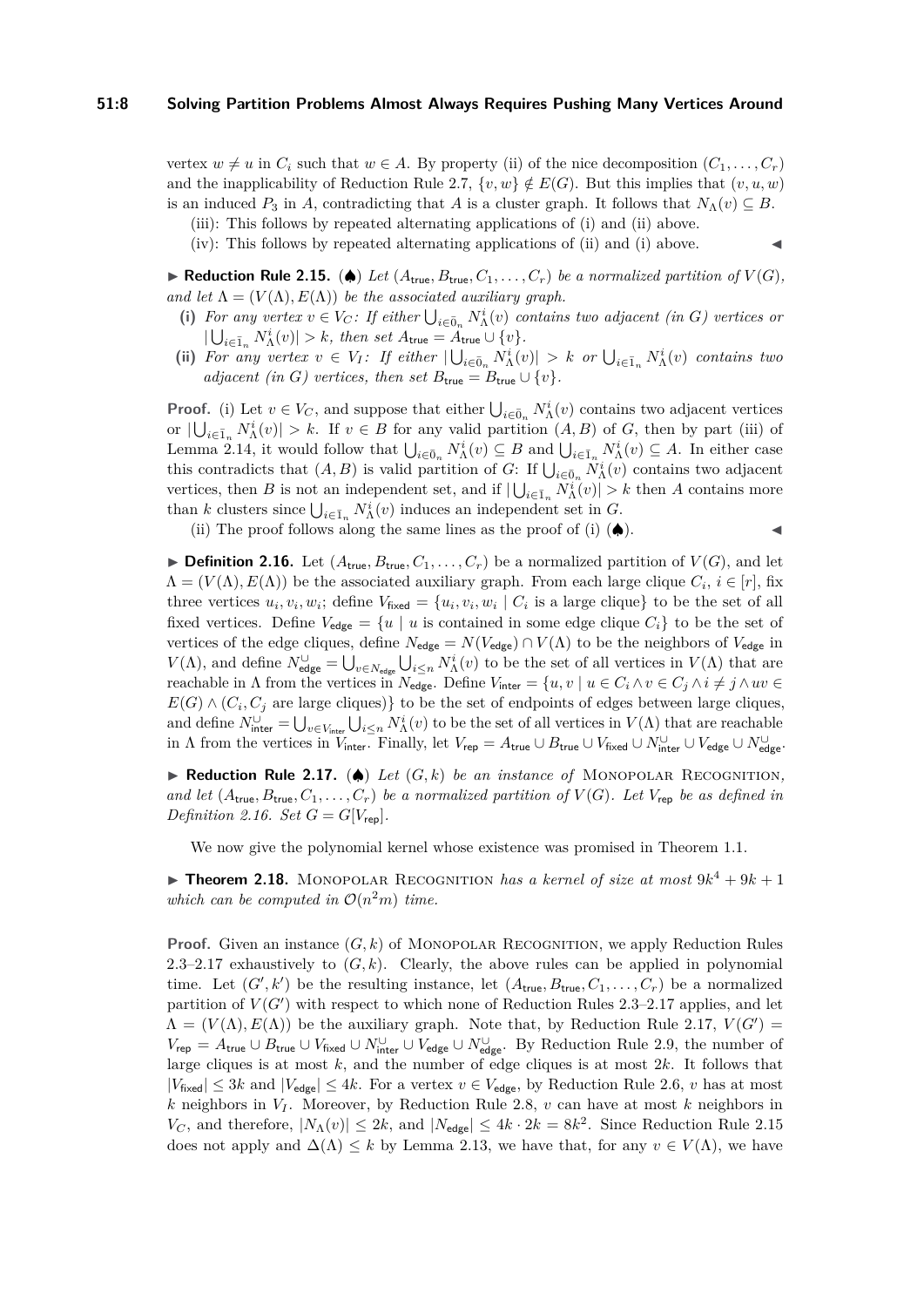$|\bigcup_{i\leq n} N^i_{\Lambda}(v)| \leq \Delta(\Lambda) \cdot k \leq k^2$ . This implies that  $|N^{\cup}_{\text{edge}}| \leq 8k^2 \cdot k^2 \leq 8k^4$ . Now since the number of large cliques is at most *k*, by Reduction Rule [2.8,](#page-5-4) it follows that  $|V_{\text{inter}}| \leq {k \choose 2} < k^2$ . Since for a vertex  $v \in V(\Lambda)$  we have  $|\bigcup_{i \leq n} N^i_{\Lambda}(v)| \leq k^2$  as argued above, it follows that  $|N_{\text{inter}}^{\cup}| \leq k^4$ . Since  $|A_{\text{true}}| \leq k$  and  $|B_{\text{true}}| \leq k+1$ , putting everything together, we conclude that the number of vertices in  $V(G')$ ,  $|V_{\text{rep}}|$ , is at most  $k+k+1+3k+k^4+4k+8k^4 \leq 9k^4+9k+1$ . The running time proof is omitted  $(\spadesuit)$ .

### **3 Kernel-size lower bound**

This section is dedicated to proving the "only if" direction of Theorem [1.1,](#page-2-0) which, together with Theorem [2.18,](#page-7-3) completes its proof. In particular, we prove the following:

<span id="page-8-0"></span> $\triangleright$  **Theorem 3.1.** Let  $\Pi$  be a graph property characterized by a (not necessarily finite) set H of *connected forbidden induced subgraphs, each of order at least 3. Then unless*  $NP \subseteq \text{coNP/poly}$ , Cluster-Π-Partition *parameterized by the number k of clusters in the cluster graph G*[*A*] *does not admit a polynomial kernel.*

Throughout, let Π be any graph property satisfying the conditions of Theorem [3.1.](#page-8-0) We show Theorem [3.1](#page-8-0) by giving a cross-composition from the NP-hard problem COLORFUL INDEPENDENT SET [\[14\]](#page-12-17). Herein, we are given a graph  $G = (V, E)$ ,  $k \in \mathbb{N}$ , and a proper  $k$ -coloring  $c: V \to \{1, \ldots, k\}$ ; the question is whether there is an independent set with  $k$ vertices in *G* that contains exactly one vertex of each color. In the remainder of this section, we explain the construction behind the cross-composition and prove its correctness. We start by describing the intuition behind the construction, and why the avalanches in this case cannot be contained.

In contrast to Monopolar Recognition, the avalanches caused by the pushing process for the general Cluster-Π-Partition problem are much more uncontrollable: If some push to the Π-side *B* creates a forbidden induced subgraph *M* for Π in *G*[*B*], we can repair the partition and "break" *M* by moving any vertex of *M* to the cluster graph side *A*. However, each move of a vertex in  $M$  may lead – through further necessary pushes from  $A$  to  $B$  – to distinct forbidden induced subgraphs in  $G[B]$ , again with multiple possible ways of breaking them in order to repair the partition. These avalanches cannot be contained, and lead to many possible paths along which they can be repaired, which can be modeled using a tree-like structure.

It is precisely the above-described behavior of avalanches that we exploit to obtain a cross-composition: The main gadgets select a Colorful Independent Set instance and independent-set vertices within that instance. Each such selection gadget has a trivial cluster-Π partition with one caveat: It has one (singleton) cluster too many in *G*[*A*], and only this vertex can be pushed into the Π-side *B*. We call this vertex the *activator* vertex of the gadget. Pushing the activator vertex into *B* creates a forbidden induced subgraph for Π, requiring further pushes that propagate along a root-leaf path in a binary-tree-like structure. In the end, exactly one vertex corresponding to a leaf in this structure will be pushed from *A* to *B*, transmitting the choice to further gadgets.

**Setup.** Let *t* instances of COLORFUL INDEPENDENT SET be given, with graphs  $G_1, \ldots, G_t$ respectively. Below, we use an instance and its index in [*t*] interchangeably. Without loss of generality, assume that the following properties hold; they can be achieved by simple padding techniques. Each instance asks for an independent set of size *k*, each color class in each graph has *n* vertices and *n* as well as *t* are powers of two. In the following, let *m* be the maximum number of edges over all graphs *G<sup>i</sup>* .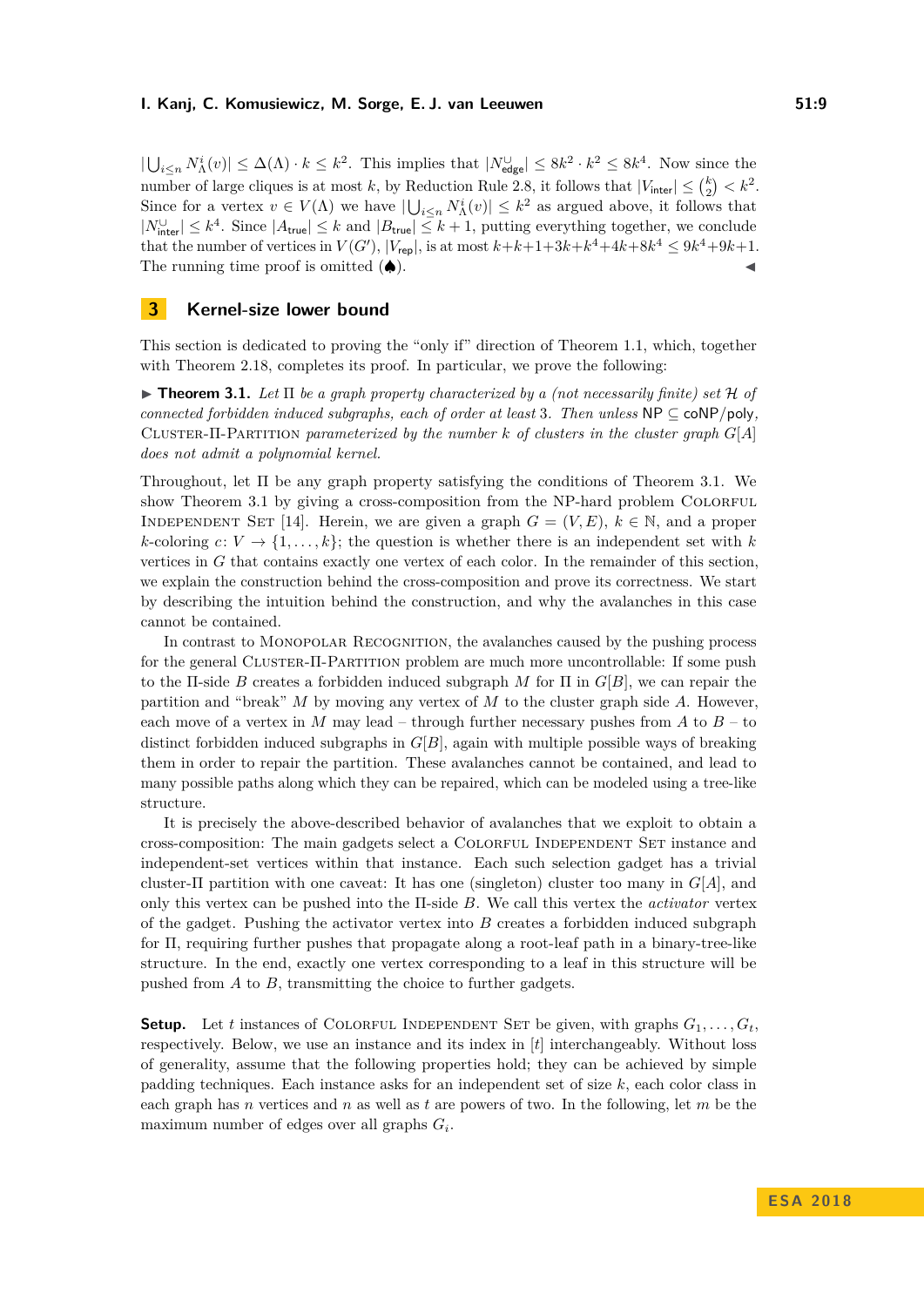#### **51:10 Solving Partition Problems Almost Always Requires Pushing Many Vertices Around**

We construct an instance of CLUSTER-Π-PARTITION as described below. The instance consists of the graph *G* and asks for a cluster-Π partition (*A, B*) with at most *d* clusters in  $G[A]$  (we specify *d* below). The graph *G* is constructed by first adding *d* vertices which we call *anchors* (see below). The clusters in any cluster- $\Pi$  partition  $(A, B)$  of  $G$  with  $d$  clusters in  $G[A]$  will extend these anchor vertices into larger cliques. We then successively add gadgets that are attached to these anchors. We first construct an instance-selection gadget that selects one of the given *t* instances. Then we add a vertex-selection gadget for each instance which selects *k* vertices in its corresponding instance if it has been selected. Finally, we add verification gadgets that ensure that the selected vertices are pairwise nonadjacent in the graph of the selected instance.

Throughout, we use the following notation. We denote by  $(A, B)$  an arbitrary fixed cluster-Π partition of *G*. We fix *M* to be a forbidden induced subgraph of Π with minimum number of vertices. By assumption, *M* contains at least three vertices. The vertices that we introduce will be in three disjoint categories: *helper* vertices, *dial* vertices, and *volatile* vertices. Their meaning is as follows. Helper vertices will always be contained in *B* and only serve to impose certain properties on other vertices. Dial vertices are normally in *A* and belong to a cluster extending around an anchor; some of these vertices may be pushed to *B* by an avalanche. On the other hand, volatile vertices are normally in *B* and may be pushed to *A* by an avalanche.

First, we introduce *d* anchor vertices, divided into  $5 + 2k$  groups:  $a_1^1, a_2^1; a_1^2, \ldots, a_{2 \log t}^2$ ;  $a_1^3, \ldots, a_{k+1}^3$ ; for each  $i \in [k]$ ,  $a_1^{3+i}, \ldots, a_{\log n}^{3+i}$ ; for each  $i \in [k]$ ,  $a_1^{3+k+i}, \ldots, a_n^{3+k+i}$ ; and  $a_1^{5+2k}, \ldots, a_m^{5+2k}$ . Hence, we put  $d := 2 + 2 \log(t) + k + k \log n + kn + 2m$ . The groups of anchors correspond to the gadgets constructed below in which they are used. Each anchor vertex is a dial vertex. We fix each of the anchors into A by introducing, for each anchor  $a_i^j$ ,  $d+1$  copies of *M* and, for each copy, identifying an arbitrary vertex of that copy with  $a_i^j$ . The vertices different from  $a_i^j$  in the copies of *M* are helper vertices. If  $a_i^j \in B$ , then out of each of the *d* incident copies of *M*, at least one vertex is in *A*, and since these vertices are pairwise nonadjacent,  $G[A]$  would contain at least  $d+1$  clusters, which is a contradiction. Thus, each anchor must be in *A*. When we construct cluster-Π partitions in the following we always tacitly assume that anchors are in *A* and all helper vertices are in *B*.

We associate each anchor  $a_i^j$  with a vertex set  $D_i^j$  that contains  $a_i^j$  and induces a clique in *G* (throughout the construction). We say that  $D_i^j$  is the *dial* of  $a_i^j$ . Initially,  $D_i^j = \{a_i^j\}$ . Later on, other vertices may *join*  $D_i^j$ ; by saying a vertex *v joins*  $D_i^j$ , we mean that we put *v* into  $D_i^j$  and make *v* adjacent to all other vertices in  $D_i^j$ . Intuitively, the set of anchors corresponds to the clusters in  $G[A]$ . These clusters are divided into two types: Either an anchor's dial contains at least two vertices and the cluster consists only of vertices in the anchor's dial, or the anchor's dial contains only the anchor, and a single volatile vertex may join the anchor's cluster. We use the following notation.

**Definition 3.2.** Let  $(A, B)$  be a cluster-II partition for *G* and *D* be a set of dials. Partition  $(A, B)$  is *friendly* with respect to D if each singleton dial in D is a singleton cluster in *G*[*A*].

Next, we introduce the operation of making three vertices exclusive. Intuitively, this operation is our main tool to fan out the possible pushes in avalanches according to a binary tree: When *u* is pushed to *B*, either *v* or *w* can be pushed to *A* to repair the partition. We use this construction extensively in the selection gadgets described below.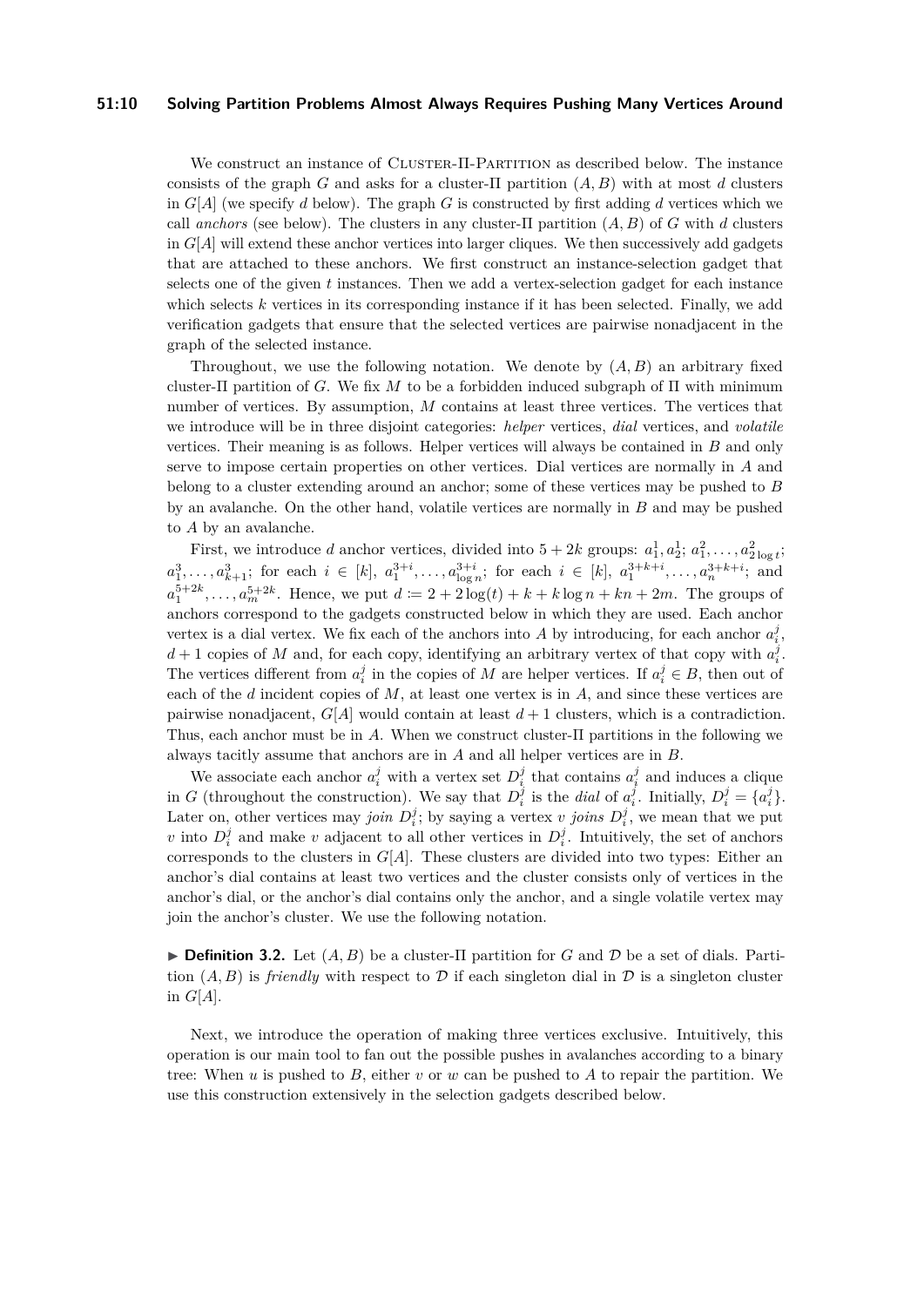Given three vertices  $u, v, w \in V(G)$ , by *making*  $u, v, and w$  *exclusive* we mean: (i) introducing a copy of *M* into *G*, (ii) identifying three distinct vertices of *M* with  $u, v$ , and  $w$ , respectively, and (iii) fixing all remaining vertices of *M* (if any) into *B* by making each of them adjacent to both  $a_1^1$  and  $a_2^1$ . The vertices in  $V(M) \setminus \{u, v, w\}$  are helper vertices. Observe that  $V(M) \setminus \{u, v, w\} \subseteq B$ , because, otherwise, there would be a  $P_3$  in  $G[A]$  involving  $a_1^1$  and  $a_2^1$ . Furthermore, not all three  $u, v, w \in B$  since otherwise  $G[B]$  contains a copy of *M*. When constructing cluster- $\Pi$  partitions we will always tacitly assume that  $V(M) \setminus \{u, v, w\} \subseteq B$ and ignore the vertices in  $V(M) \setminus \{u, v, w\}$ . Furthermore, to simplify showing that the constructed partition  $(A, B)$  is a cluster-II partition we will show that  $G[A]$  is a cluster graph, that  $G[B] - \{u, v, w\} \in \Pi$ , that at least one of  $u, v, w$  is in *A* and that  $\{u, v, w\} \cap B$  do not have any neighbors in  $G[B]$  other than  $\{u, v, w\}$ . Since  $\Pi$  is characterized by connected forbidden induced subgraphs and the helper vertices will not receive further neighbors, this suffices to prove that  $G[B] \in \Pi$ .

**Instance Selection.** The inner workings of the generic selection gadget described below use the necessary pushes along a binary-tree-like structure outlined above.

For use as an instance-selection gadget, we need to take special care so that the number of clusters used is roughly logarithmic in the number of instances. We achieve this by using only two clusters (represented by anchors and their dials) per level in the binary-tree-like structure of pushes. For use as a vertex-selection gadget, to bound the number of clusters in the size of the largest instance, we need to ensure that all the vertex-selection gadgets share their corresponding clusters. We achieve this by grouping the gadgets according to the groups of anchors above; each gadget uses only anchors in their corresponding group and shares these anchors with all other gadgets in this group. Essentially, the operation of vertices joining dials makes it possible to define the selection gadgets in a relatively local way.

We will use the following (generic) construction both for selecting an instance and for selecting the independent-set vertices in that instance. For this purpose, fix two construction parameters  $p, q \in \mathbb{N}$ , where  $p$  specifies which anchors (and dials) we use when constructing the gadget and *q* specifies how many possible choices shall be modeled. Herein, we require that *q* be a power of two. For the instance-selection gadget we will set  $p = 2$  and  $q = t$ .

We introduce a new vertex  $v^*$ . Our goal is to construct a structure in which, starting from a trivial cluster- $\Pi$  partition  $(A, B)$ , putting  $v^* \in B$  triggers an avalanche of pushes according to a path in a binary-tree-like structure. To this end, fix a rooted binary tree *T* with *q* leaves (corresponding to the  $q = t$  instances of COLORFUL INDEPENDENT SET for the instance-selection gadget). Say a vertex in *T* is on *level*  $i \in [\log q]$  if its distance from the root is *i*. For  $i \in [\log q]$ ,  $L_i$  denotes the set of vertices at level *i*. The tree *T* will not be part of the constructed graph, we use it only as a scaffold to define the actual vertices in the graph.

For each vertex  $v \in V(T)$  except the root, introduce two vertices  $\alpha(v), \beta(v)$  into *G*. Let *i* be the level of *v*. Connect  $\alpha(v)$  to both  $a_{2i-1}^p$  and  $\beta(v)$ . Make  $\beta(v)$  join  $D_{2i}^p$ . Furthermore, for each vertex  $u \in L_i$ ,  $i \in \{0, \ldots, \log q\}$ , let *v*, *w* be the two children of *u* in *T* and make  $\beta(u), \alpha(v), \alpha(w)$  exclusive. If  $i = 0$ , then let *v, w* be the two vertices in level 1 in *T* and make  $v^*, \alpha(v), \alpha(w)$  exclusive instead. This completes the construction of the selection gadget. Vertex  $v^*$  is a volatile vertex, as is  $\alpha(v)$  for  $v \in V(T)$ . Each  $\beta(v)$ ,  $v \in V(T)$ , is a dial vertex. Call the constructed gadget selection $(p, q)$ , and say that  $v^*$  is the *activator vertex*, and that the vertices in  $\{\beta(v) \mid v \in L_{\log q}\}$  are the *choice vertices*. We fix an arbitrary order of the choice vertices, so that we may speak of the *i*th choice vertex without confusion.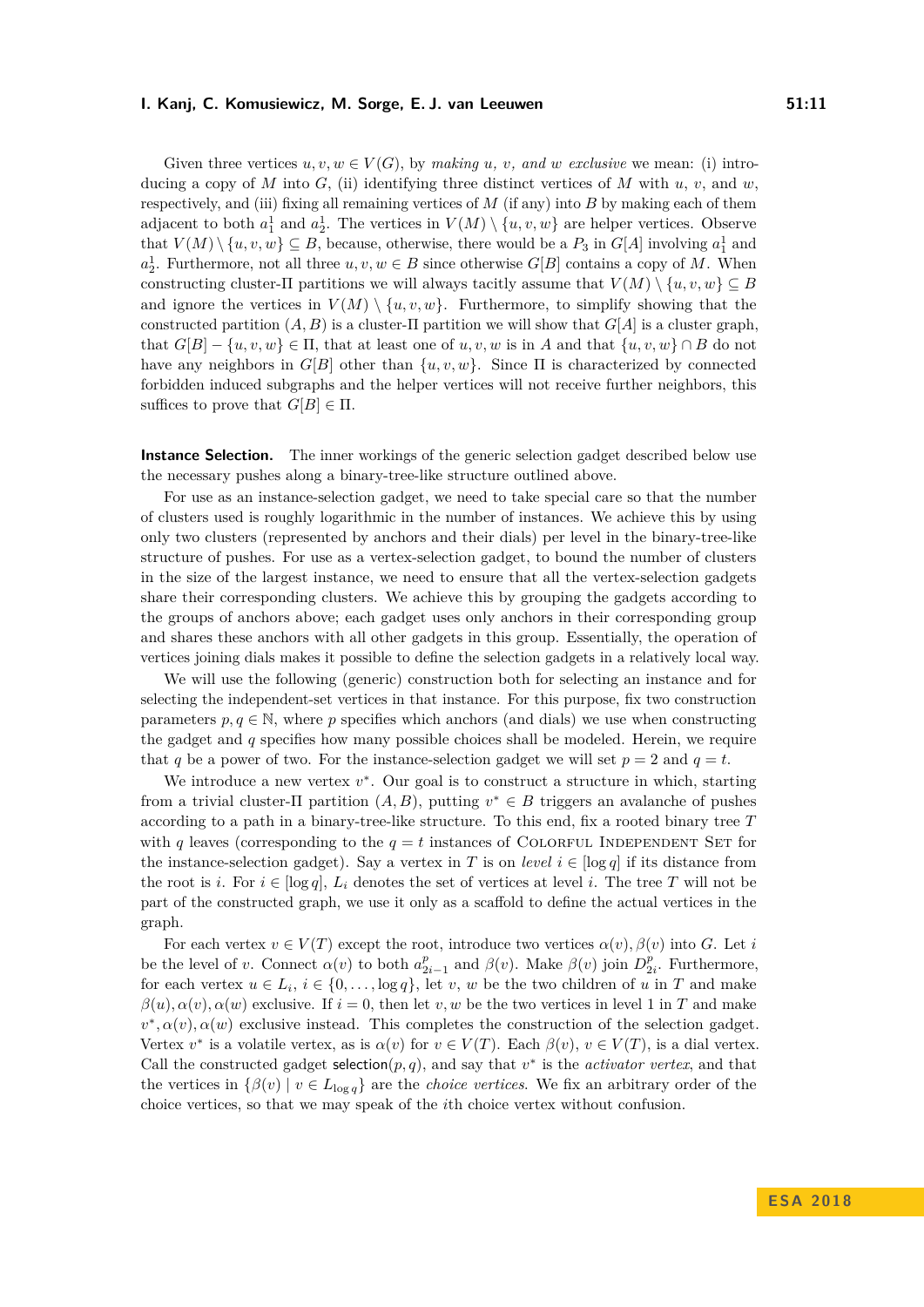<span id="page-11-0"></span> $\blacktriangleright$  **Lemma 3.3.** ( $\blacklozenge$ ) *Let G' be the graph before applying* selection(*p, q*) *and G the graph afterwards.*

- **(i)** *If cluster-*Π *partition* (*A, B*) *has at most d clusters in G*[*A*] *and the activator vertex is in B, then at least one choice vertex is in B.*
- (ii) If there is a cluster- $\Pi$  partition  $(A', B')$  for  $G'$  with  $d$  clusters in  $G'[A']$ , then there is *a cluster-*Π *partition* (*A, B*) *for G with d* + 1 *clusters, where the activator vertex is a*  $singleton$  *cluster and each choice vertex is in*  $A$ *. If*  $(A', B')$  *is friendly with respect to the dials*  $D_i^p$ , *then*  $(A, B)$  *is friendly with respect to the dials*  $D_i^p$ .
- (iii) If *G'* has a cluster- $\Pi$  partition  $(A', B')$  that is friendly with respect to the dials  $D_i^p$  and *such that*  $G'[A']$  *contains at most d clusters, then, for each*  $i \in [q]$ *, there is a cluster-II partition* (*A, B*) *of G, such that graph G*[*A*] *contains at most d clusters, and out of all choice vertices only the ith one is in B (and, necessarily, the activator vertex is in B). Moreover, the choice vertex that is contained in B is isolated in G*[*B*]*.*

As mentioned, to construct the *instance-selection gadget*, we carry out selection(2*, t*). For further reference, fix a bijection  $\phi$  from the set of instances  $[t]$  to the choice vertices produced by the construction. We use *φ* later to denote the choice vertex corresponding to an instance.

**Vertex Selection.** We now use the above construction selection $(\cdot, \cdot)$  to create vertex-selection gadgets for each instance and each color. Each vertex-selection gadget selects one vertex of the gadget's color into an independent set when activated by putting the activator vertex into  $B$  (which will be effected by the instance-selection gadget). The vertex-selection gadgets for each instance are distinct, but they use dials which are shared by all instances.

In the first part of the construction of the vertex-selection gadgets, for each instance  $r \in [t]$  and color  $i \in [k]$ , carry out selection(3 + *i, n*). Let  $\psi_{r,i}^*$  be the corresponding activator vertex and fix a bijection  $\psi_{r,i}$  from the vertices  $V(G_r)$  of color *i* to the choice vertices. Make  $\psi_{r,i}^*$  join  $D_{1+i}^3$ . Intuitively, if the activator vertex  $\psi_{r,i}^*$  is put into *B*, the subgraph constructed by selection(3 + *i, n*) enforces the push of a choice vertex into *B*, which by bijection  $\psi_{r,i}$ correspond one-to-one to the vertices of color *i* in instance *r*. In this way, we model the selection of an independent-set vertex.

In the second part of the construction of the vertex-selection gadgets, we introduce a way to activate the vertex-selection gadgets of all colors if some instance  $r \in [t]$  has been chosen. For this, carry out the following steps for each  $r \in [t]$ . Introduce two vertices  $u_r, v_r$ . Make  $\phi(r)$ ,  $u_r$ , and  $v_r$  exclusive. Fix  $u_r \in B$  by making it adjacent to both  $a_1, a_2$ . Make  $v_r$ adjacent to  $a_1^3$  and, for each  $i \in [k]$ , make  $v_r$  adjacent to  $\psi_{r,i}^*$ . Vertex  $u_r$  is a helper vertex and  $v_r$  is a volatile vertex. This concludes the construction of the vertex-selection gadgets.

Intuitively, the selection of instance *r* is indicated by the fact that  $\phi(r) \in B$ . Since  $u_r \in B$ and  $\phi(r)$ ,  $u_r$ , and  $v_r$  are exclusive,  $v_r \in A$ . Vertex  $v_r$  forms a  $P_3$  with  $a_1^3$  and each  $\psi_{r,i}^*$ . Hence, the activator vertices  $\psi_{r,i}^*$  of each vertex-selection gadget for instance *r* are in *B*. This enforces the selection of an independent-set vertex of each color.

By iteratively applying Lemma [3.3,](#page-11-0) we can show that the above-constructed graph has the properties that, if there is a cluster-Π partition  $(A, B)$  with *d* clusters in  $G[A]$ , then there is an instance for which the vertex-selection gadget for each color has one choice vertex in *B* (that is, the corresponding vertex is selected); and, vice-versa, for each possible selection of one vertex of each color in an instance, there is a corresponding cluster-Π partition.

**Verification.** For the verification gadgets it is again crucial to share clusters (anchors) between many gadgets to keep the overall number of clusters in *A* small. For this, we use  $|V| = k \cdot n$  anchors that each represents, for each instance, one fixed vertex, and m pairs of anchors that each represents, for each instance, one fixed edge.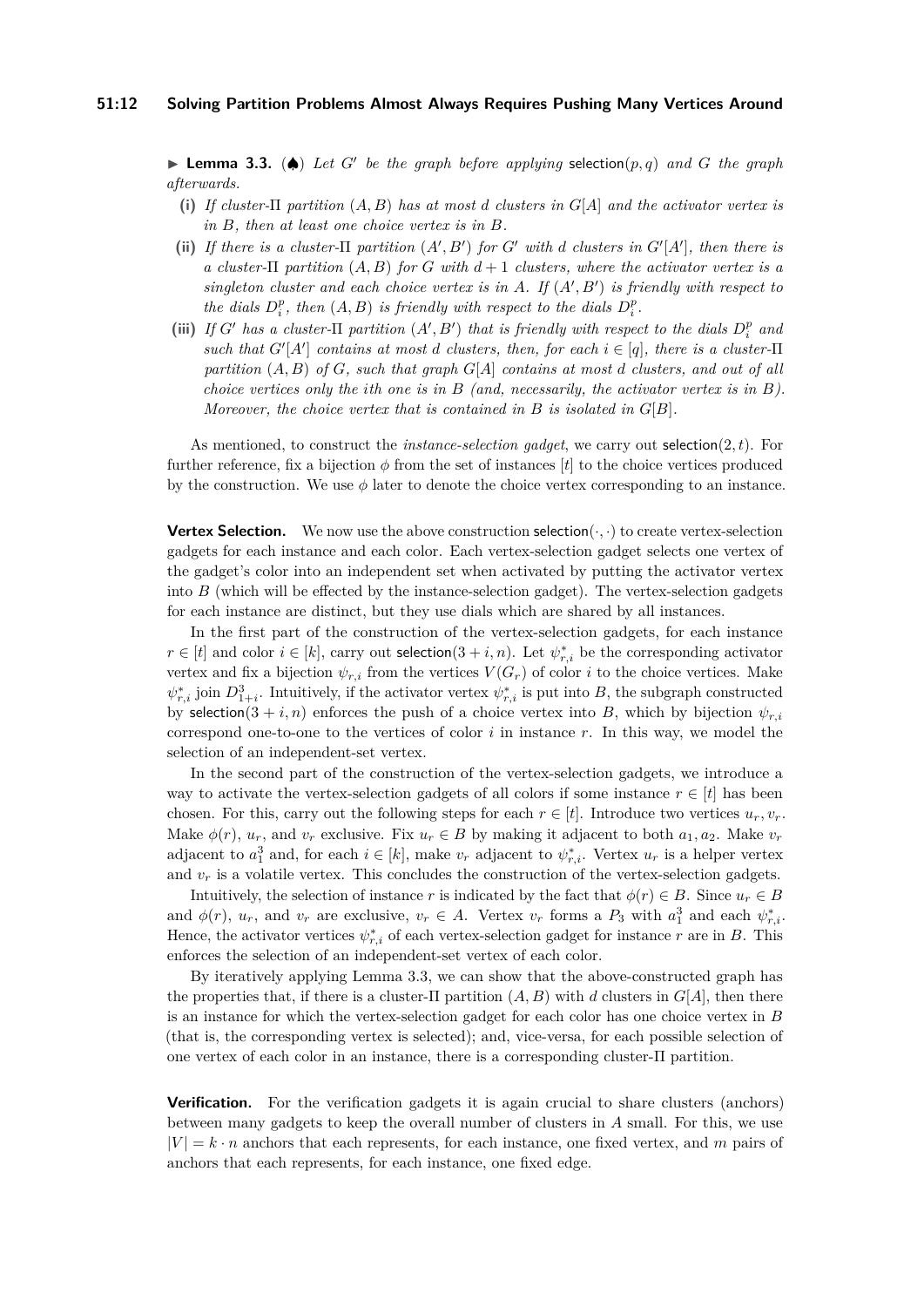Due to space constraints, the details of the construction are not given here, but the working principle is as follows. Selecting a vertex *v* via a vertex-selection gadget will make it necessary to push a vertex corresponding to *v* into the cluster of its associated anchor. This push creates a *P*<sup>3</sup> in *A* for each incident edge *e*, necessitating a further push. Namely, we are required to push a vertex out of the cluster in *A* corresponding to one anchor associated with *e*. Pushing the corresponding vertex for the other endpoint of *e* into *B* will complete a forbidden induced subgraph, yielding that no two endpoints of an edge are selected. For the other direction of the correctness proof, we show that it is possible to configure the gadgets accordingly if one of the input instances is positive, which then concludes the proof of [Theorem 3.1.](#page-8-0)

#### **References**

- <span id="page-12-9"></span>**1** Faisal N. Abu-Khzam, Carl Feghali, and Haiko Müller. Partitioning a graph into disjoint cliques and a triangle-free graph. *Discrete Appl. Math.*, 190-191:1–12, 2015.
- <span id="page-12-0"></span>**2** Demetrios Achlioptas. The complexity of G-free colourability. *Discrete Math.*, 165–166(0):21–30, 1997.
- <span id="page-12-16"></span>**3** Hans L. Bodlaender, Bart M. P. Jansen, and Stefan Kratsch. Kernelization lower bounds by cross-composition. *SIAM J. Discrete Math.*, 28(1):277–305, 2014.
- <span id="page-12-10"></span>**4** Marin Bougeret and Pascal Ochem. The complexity of partitioning into disjoint cliques and a triangle-free graph. *Discrete Appl. Math.*, 217:438–445, 2017.
- <span id="page-12-6"></span>**5** Hajo Broersma, Fedor V. Fomin, Jaroslav Nešetřil, and Gerhard J. Woeginger. More about subcolorings. *Computing*, 69(3):187–203, 2002.
- <span id="page-12-3"></span>**6** Sharon Bruckner, Falk Hüffner, and Christian Komusiewicz. A graph modification approach for finding core-periphery structures in protein interaction networks. *Algorithms Mol. Biol.*, 10:16, 2015.
- <span id="page-12-11"></span>**7** Zh. A. Chernyak and A. A. Chernyak. About recognizing (*α, β*) classes of polar graphs. *Discrete Math.*, 62(2):133–138, 1986.
- <span id="page-12-5"></span>**8** Ross Churchley and Jing Huang. On the polarity and monopolarity of graphs. *J. Graph Theory*, 76(2):138–148, 2014.
- <span id="page-12-4"></span>**9** Ross Churchley and Jing Huang. Solving partition problems with colour-bipartitions. *Graph. Combinator.*, 30(2):353–364, 2014.
- <span id="page-12-14"></span>**10** Marek Cygan, Fedor V Fomin, Lukasz Kowalik, Daniel Lokshtanov, Dániel Marx, Marcin Pilipczuk, Michał Pilipczuk, and Saket Saurabh. *Parameterized Algorithms*. Springer, 2015.
- <span id="page-12-12"></span>**11** Reinhard Diestel. *Graph Theory, 4th Edition*. Springer, 2012.
- <span id="page-12-13"></span>**12** Rodney G. Downey and Michael R. Fellows. *Fundamentals of Parameterized Complexity*. Texts in Computer Science. Springer, Berlin, Heidelberg, 2013.
- <span id="page-12-1"></span>**13** Alastair Farrugia. Vertex-partitioning into fixed additive induced-hereditary properties is NP-hard. *Electron. J. Comb.*, 11(1):R46, 2004.
- <span id="page-12-17"></span>**14** Michael R. Fellows, Danny Hermelin, Frances Rosamond, and Stéphane Vialette. On the parameterized complexity of multiple-interval graph problems. *Theor. Comput. Sci.*, 410(1):53–61, 2009.
- <span id="page-12-7"></span>**15** Jirí Fiala, Klaus Jansen, Van Bang Le, and Eike Seidel. Graph subcolorings: Complexity and algorithms. *SIAM J. Discrete Math.*, 16(4):635–650, 2003.
- <span id="page-12-2"></span>**16** Stéphane Foldes and Peter L. Hammer. Split graphs. *Congr. Numer.*, 19:311–315, 1977.
- <span id="page-12-15"></span>**17** Lance Fortnow and Rahul Santhanam. Infeasibility of instance compression and succinct PCPs for NP. *J. Comput. Syst. Sci.*, 77(1):91–106, 2011.
- <span id="page-12-8"></span>**18** John Gimbel and Chris Hartman. Subcolorings and the subchromatic number of a graph. *Discrete Math.*, 272:139–154, 2003.